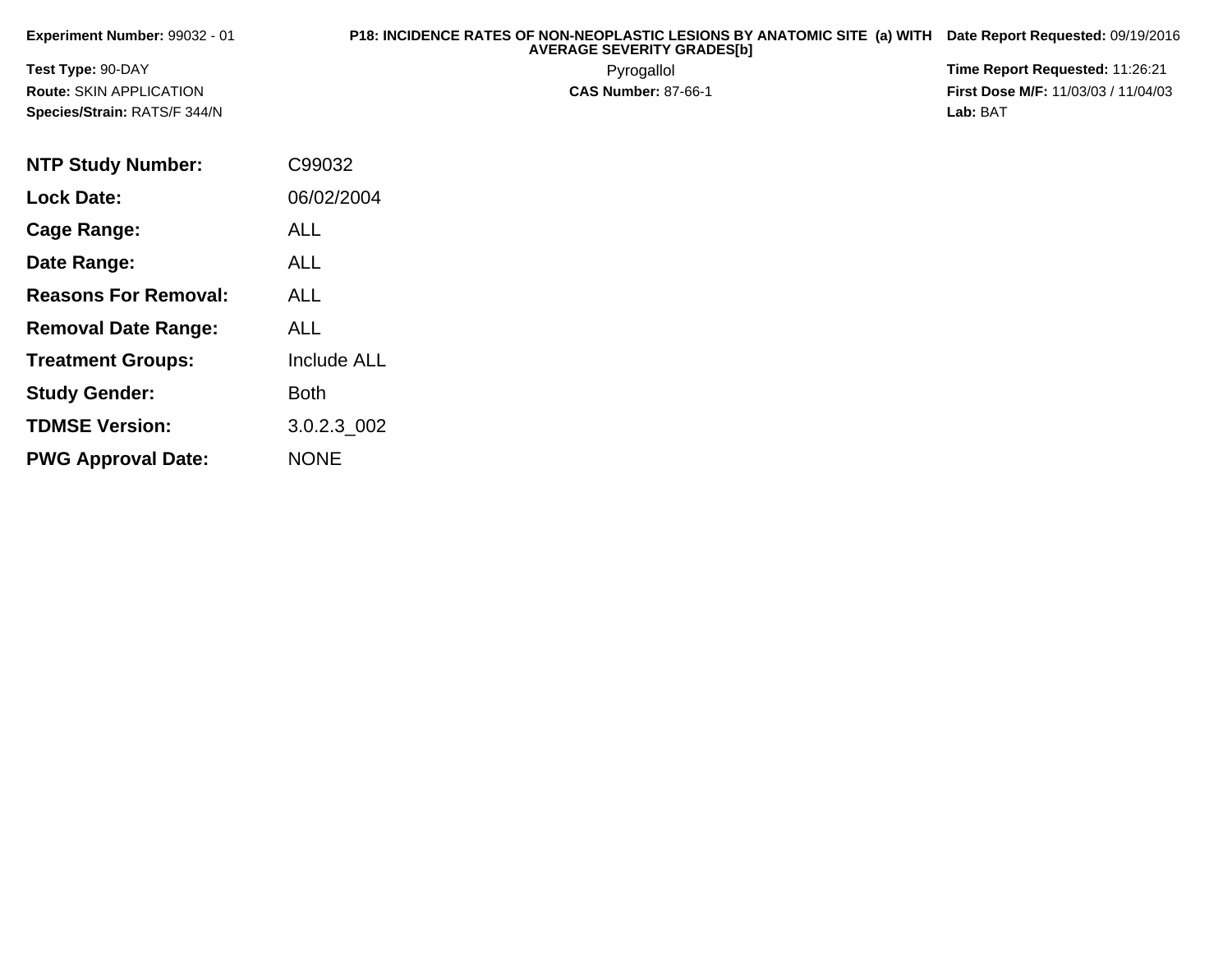| Experiment Number: 99032 - 01                                                |              | <b>AVERAGE SEVERITY GRADES[b]</b> | P18: INCIDENCE RATES OF NON-NEOPLASTIC LESIONS BY ANATOMIC SITE (a) WITH Date Report Requested: 09/19/2016 |            |                                     |                                 |  |
|------------------------------------------------------------------------------|--------------|-----------------------------------|------------------------------------------------------------------------------------------------------------|------------|-------------------------------------|---------------------------------|--|
| Test Type: 90-DAY                                                            |              |                                   | Pyrogallol                                                                                                 |            |                                     | Time Report Requested: 11:26:21 |  |
| Route: SKIN APPLICATION                                                      |              |                                   | <b>CAS Number: 87-66-1</b>                                                                                 |            | First Dose M/F: 11/03/03 / 11/04/03 |                                 |  |
| Species/Strain: RATS/F 344/N                                                 |              |                                   | Lab: BAT                                                                                                   |            |                                     |                                 |  |
| <b>FISCHER 344 RATS MALE</b>                                                 | 0 MG/KG      | 9.5 MG/KG                         | 18.75 MG/KG                                                                                                | 37.5 MG/KG | <b>75 MG/KG</b>                     | <b>150 MG/KG</b>                |  |
| <b>Disposition Summary</b>                                                   |              |                                   |                                                                                                            |            |                                     |                                 |  |
| <b>Animals Initially In Study</b><br><b>Early Deaths</b><br><b>Survivors</b> | 10           | 10                                | 10                                                                                                         | 10         | 10                                  | 10                              |  |
| <b>Terminal Sacrifice</b>                                                    | 10           | 10                                | 10                                                                                                         | 10         | 10                                  | 10                              |  |
| <b>Animals Examined Microscopically</b>                                      | 10           | 10                                | 10                                                                                                         | 10         | 10                                  | 10                              |  |
| <b>ALIMENTARY SYSTEM</b>                                                     |              |                                   |                                                                                                            |            |                                     |                                 |  |
| Esophagus                                                                    | (10)         | (0)                               | (0)                                                                                                        | (0)        | (0)                                 | (10)                            |  |
| Intestine Large, Cecum                                                       | (10)         | (0)                               | (0)                                                                                                        | (0)        | (0)                                 | (10)                            |  |
| Parasite Metazoan                                                            | $\mathbf{1}$ |                                   |                                                                                                            |            |                                     |                                 |  |
| Intestine Large, Colon                                                       | (10)         | (0)                               | (0)                                                                                                        | (0)        | (0)                                 | (10)                            |  |
| Parasite Metazoan                                                            | $\mathbf{1}$ |                                   |                                                                                                            |            |                                     |                                 |  |
| Intestine Large, Rectum                                                      | (10)         | (0)                               | (0)                                                                                                        | (0)        | (0)                                 | (10)                            |  |
| Intestine Small, Duodenum                                                    | (10)         | (0)                               | (0)                                                                                                        | (0)        | (0)                                 | (10)                            |  |
| Intestine Small, Ileum                                                       | (10)         | (0)                               | (0)                                                                                                        | (0)        | (0)                                 | (10)                            |  |
| Intestine Small, Jejunum                                                     | (10)         | (0)                               | (0)                                                                                                        | (0)        | (0)                                 | (10)                            |  |
| Liver                                                                        | (10)         | (0)                               | (0)                                                                                                        | (0)        | (0)                                 | (10)                            |  |
| Hematopoietic Cell Proliferation                                             |              |                                   |                                                                                                            |            |                                     | 1 [1.0]                         |  |
| Hepatodiaphragmatic Nodule                                                   | 1[1.0]       |                                   |                                                                                                            |            |                                     |                                 |  |
| Infiltration Cellular, Mononuclear Cell                                      | 9[1.0]       |                                   |                                                                                                            |            |                                     | 10 [1.0]                        |  |
| Pancreas                                                                     | (10)         | (0)                               | (0)                                                                                                        | (0)        | (0)                                 | (10)                            |  |
| Acinus, Atrophy                                                              |              |                                   |                                                                                                            |            |                                     | 1[1.0]                          |  |
| <b>Salivary Glands</b>                                                       | (10)         | (0)                               | (0)                                                                                                        | (0)        | (0)                                 | (10)                            |  |
| Stomach, Forestomach                                                         | (10)         | (0)                               | (0)                                                                                                        | (0)        | (0)                                 | (10)                            |  |
| Stomach, Glandular                                                           | (10)         | (0)                               | (0)                                                                                                        | (0)        | (0)                                 | (10)                            |  |
| CARDIOVASCULAR SYSTEM                                                        |              |                                   |                                                                                                            |            |                                     |                                 |  |
| <b>Blood Vessel</b>                                                          | (10)         | (0)                               | (0)                                                                                                        | (0)        | (0)                                 | (10)                            |  |
| Heart                                                                        | (10)         | (0)                               | (0)                                                                                                        | (0)        | (0)                                 | (10)                            |  |
| Cardiomyopathy                                                               | 9[1.0]       |                                   |                                                                                                            |            |                                     | 9[1.0]                          |  |
|                                                                              |              |                                   |                                                                                                            |            |                                     |                                 |  |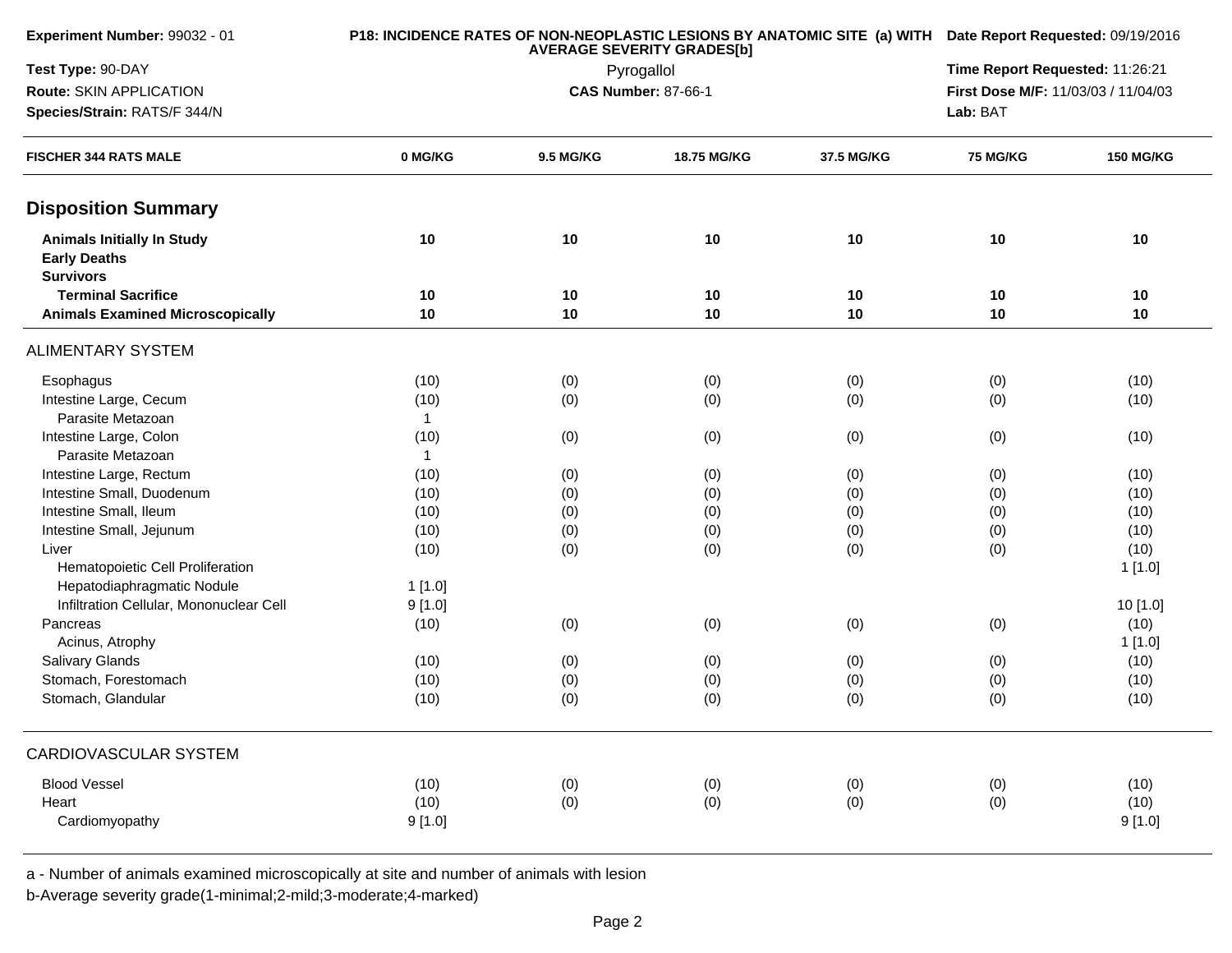| Test Type: 90-DAY<br>Route: SKIN APPLICATION<br>Species/Strain: RATS/F 344/N |                            |           | <b>AVERAGE SEVERITY GRADES[b]</b><br>Pyrogallol |            |                                     |                  |  |  |
|------------------------------------------------------------------------------|----------------------------|-----------|-------------------------------------------------|------------|-------------------------------------|------------------|--|--|
|                                                                              |                            |           |                                                 |            | Time Report Requested: 11:26:21     |                  |  |  |
|                                                                              | <b>CAS Number: 87-66-1</b> |           |                                                 |            | First Dose M/F: 11/03/03 / 11/04/03 |                  |  |  |
|                                                                              |                            |           |                                                 |            | Lab: BAT                            |                  |  |  |
| <b>FISCHER 344 RATS MALE</b>                                                 | 0 MG/KG                    | 9.5 MG/KG | 18.75 MG/KG                                     | 37.5 MG/KG | <b>75 MG/KG</b>                     | <b>150 MG/KG</b> |  |  |
| <b>ENDOCRINE SYSTEM</b>                                                      |                            |           |                                                 |            |                                     |                  |  |  |
| <b>Adrenal Cortex</b>                                                        | (10)                       | (0)       | (0)                                             | (0)        | (0)                                 | (10)             |  |  |
| Adrenal Medulla                                                              | (10)                       | (0)       | (0)                                             | (0)        | (0)                                 | (10)             |  |  |
| Islets, Pancreatic                                                           | (10)                       | (0)       | (0)                                             | (0)        | (0)                                 | (10)             |  |  |
| Parathyroid Gland                                                            | (10)                       | (0)       | (0)                                             | (0)        | (0)                                 | (9)              |  |  |
| <b>Pituitary Gland</b>                                                       | (10)                       | (0)       | (0)                                             | (0)        | (0)                                 | (10)             |  |  |
| <b>Thyroid Gland</b>                                                         | (10)                       | (0)       | (0)                                             | (0)        | (0)                                 | (10)             |  |  |
| Cyst                                                                         |                            |           |                                                 |            |                                     | $\mathbf{1}$     |  |  |
| <b>GENERAL BODY SYSTEM</b>                                                   |                            |           |                                                 |            |                                     |                  |  |  |
| None                                                                         |                            |           |                                                 |            |                                     |                  |  |  |
| <b>GENITAL SYSTEM</b>                                                        |                            |           |                                                 |            |                                     |                  |  |  |
| Epididymis                                                                   | (10)                       | (0)       | (0)                                             | (0)        | (0)                                 | (10)             |  |  |
| <b>Preputial Gland</b>                                                       | (10)                       | (0)       | (0)                                             | (0)        | (0)                                 | (10)             |  |  |
| Inflammation                                                                 | 2[1.0]                     |           |                                                 |            |                                     | 2[1.5]           |  |  |
| Prostate                                                                     | (10)                       | (0)       | (0)                                             | (0)        | (0)                                 | (10)             |  |  |
| Seminal Vesicle                                                              | (10)                       | (0)       | (0)                                             | (0)        | (0)                                 | (10)             |  |  |
| <b>Testes</b>                                                                | (10)                       | (0)       | (0)                                             | (0)        | (0)                                 | (10)             |  |  |
| <b>HEMATOPOIETIC SYSTEM</b>                                                  |                            |           |                                                 |            |                                     |                  |  |  |
| <b>Bone Marrow</b>                                                           | (10)                       | (0)       | (0)                                             | (0)        | (0)                                 | (10)             |  |  |
| Lymph Node, Mesenteric                                                       | (10)                       | (0)       | (0)                                             | (0)        | (0)                                 | (10)             |  |  |
| Spleen                                                                       | (10)                       | (0)       | (0)                                             | (0)        | (0)                                 | (10)             |  |  |
| Thymus                                                                       | (10)                       | (0)       | (0)                                             | (0)        | (0)                                 | (10)             |  |  |
| <b>INTEGUMENTARY SYSTEM</b>                                                  |                            |           |                                                 |            |                                     |                  |  |  |
| Mammary Gland                                                                | (9)                        | (0)       | (0)                                             | (0)        | (0)                                 | (10)             |  |  |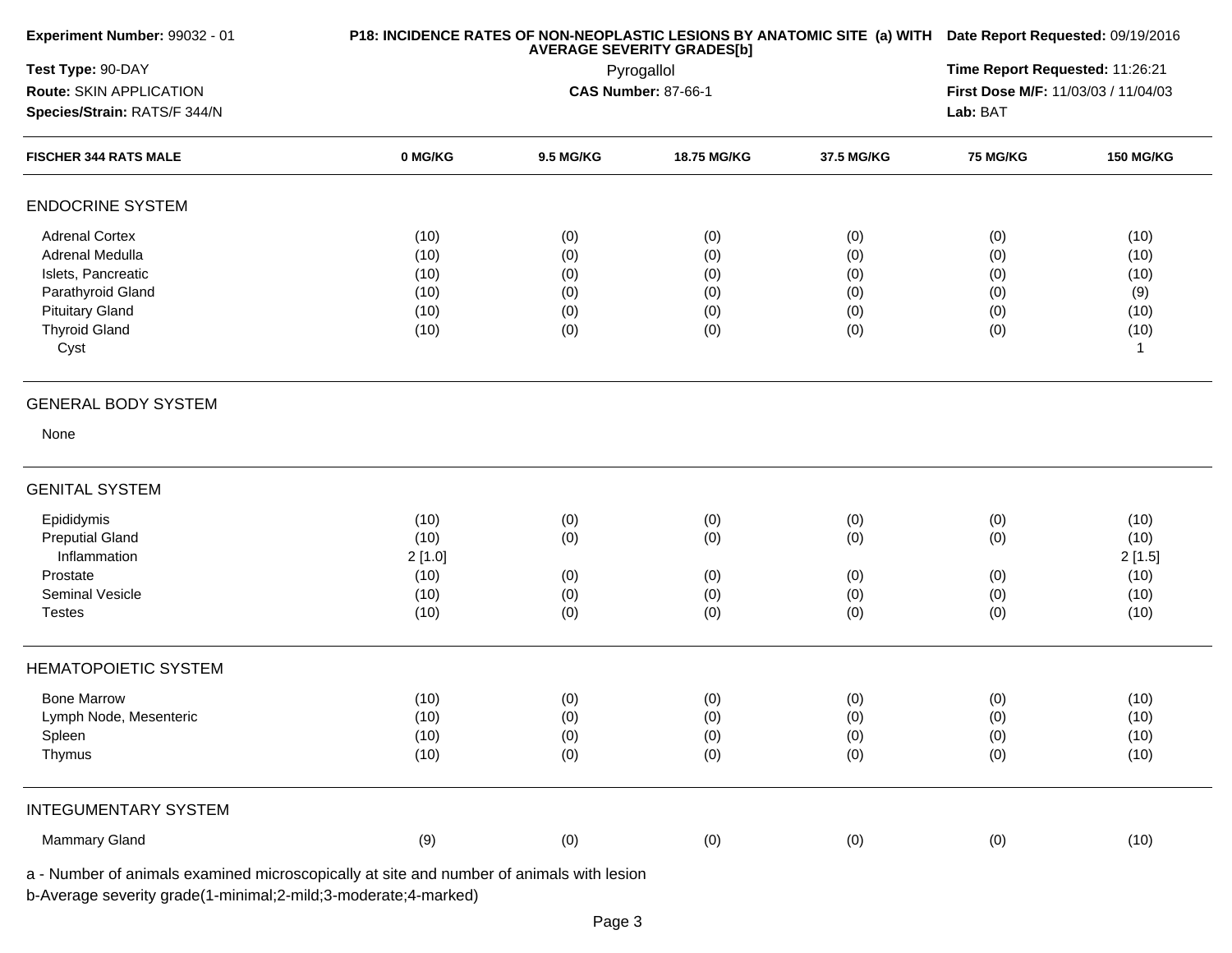| Experiment Number: 99032 - 01                        |         | <b>AVERAGE SEVERITY GRADES[b]</b> | P18: INCIDENCE RATES OF NON-NEOPLASTIC LESIONS BY ANATOMIC SITE (a) WITH Date Report Requested: 09/19/2016 |                                 |                                     |                  |  |
|------------------------------------------------------|---------|-----------------------------------|------------------------------------------------------------------------------------------------------------|---------------------------------|-------------------------------------|------------------|--|
| Test Type: 90-DAY                                    |         | Pyrogallol                        |                                                                                                            | Time Report Requested: 11:26:21 |                                     |                  |  |
| Route: SKIN APPLICATION                              |         |                                   | <b>CAS Number: 87-66-1</b>                                                                                 |                                 | First Dose M/F: 11/03/03 / 11/04/03 |                  |  |
| Species/Strain: RATS/F 344/N                         |         |                                   |                                                                                                            | Lab: BAT                        |                                     |                  |  |
| <b>FISCHER 344 RATS MALE</b>                         | 0 MG/KG | 9.5 MG/KG                         | 18.75 MG/KG                                                                                                | 37.5 MG/KG                      | <b>75 MG/KG</b>                     | <b>150 MG/KG</b> |  |
| Skin                                                 | (10)    | (10)                              | (10)                                                                                                       | (10)                            | (10)                                | (10)             |  |
| Site Of Application, Hyperkeratosis                  |         | 10[1.1]                           | 10 [1.3]                                                                                                   | 10 [1.7]                        | 10[2.2]                             | 10 [2.0]         |  |
| Site Of Application, Hyperplasia, Squamous           | 1[1.0]  | 10[1.0]                           | 10[1.0]                                                                                                    | 10[1.0]                         | 10[1.5]                             | 10[1.4]          |  |
| Site Of Application, Inflammation                    | 1[1.0]  |                                   |                                                                                                            |                                 |                                     |                  |  |
| Site Of Application, Inflammation, Chronic<br>Active |         | 9[1.1]                            | 9[1.2]                                                                                                     | 10 [1.0]                        | 10 [1.8]                            | 10 [1.9]         |  |
| Site Of Application, Ulcer                           |         |                                   |                                                                                                            |                                 |                                     | 1[2.0]           |  |
| MUSCULOSKELETAL SYSTEM                               |         |                                   |                                                                                                            |                                 |                                     |                  |  |
| Bone                                                 | (10)    | (0)                               | (0)                                                                                                        | (0)                             | (0)                                 | (10)             |  |
| NERVOUS SYSTEM                                       |         |                                   |                                                                                                            |                                 |                                     |                  |  |
| <b>Brain</b>                                         | (10)    | (0)                               | (0)                                                                                                        | (0)                             | (0)                                 | (10)             |  |
| <b>RESPIRATORY SYSTEM</b>                            |         |                                   |                                                                                                            |                                 |                                     |                  |  |
| Lung                                                 | (10)    | (0)                               | (0)                                                                                                        | (0)                             | (0)                                 | (10)             |  |
| Inflammation                                         | 2[1.0]  |                                   |                                                                                                            |                                 |                                     | 3[1.0]           |  |
| Metaplasia, Osseous                                  | 1[1.0]  |                                   |                                                                                                            |                                 |                                     |                  |  |
| Alveolar Epithelium, Hyperplasia                     |         |                                   |                                                                                                            |                                 |                                     | 1[4.0]           |  |
| Nose                                                 | (10)    | (0)                               | (0)                                                                                                        | (0)                             | (0)                                 | (10)             |  |
| Trachea                                              | (10)    | (0)                               | (0)                                                                                                        | (0)                             | (0)                                 | (10)             |  |
| SPECIAL SENSES SYSTEM                                |         |                                   |                                                                                                            |                                 |                                     |                  |  |
| Eye                                                  | (10)    | (0)                               | (0)                                                                                                        | (0)                             | (0)                                 | (10)             |  |
| Retina, Atrophy                                      |         |                                   |                                                                                                            |                                 |                                     | 1[2.0]           |  |
| Harderian Gland                                      | (10)    | (0)                               | (0)                                                                                                        | (0)                             | (0)                                 | (10)             |  |
|                                                      |         |                                   |                                                                                                            |                                 |                                     |                  |  |

URINARY SYSTEM

a - Number of animals examined microscopically at site and number of animals with lesion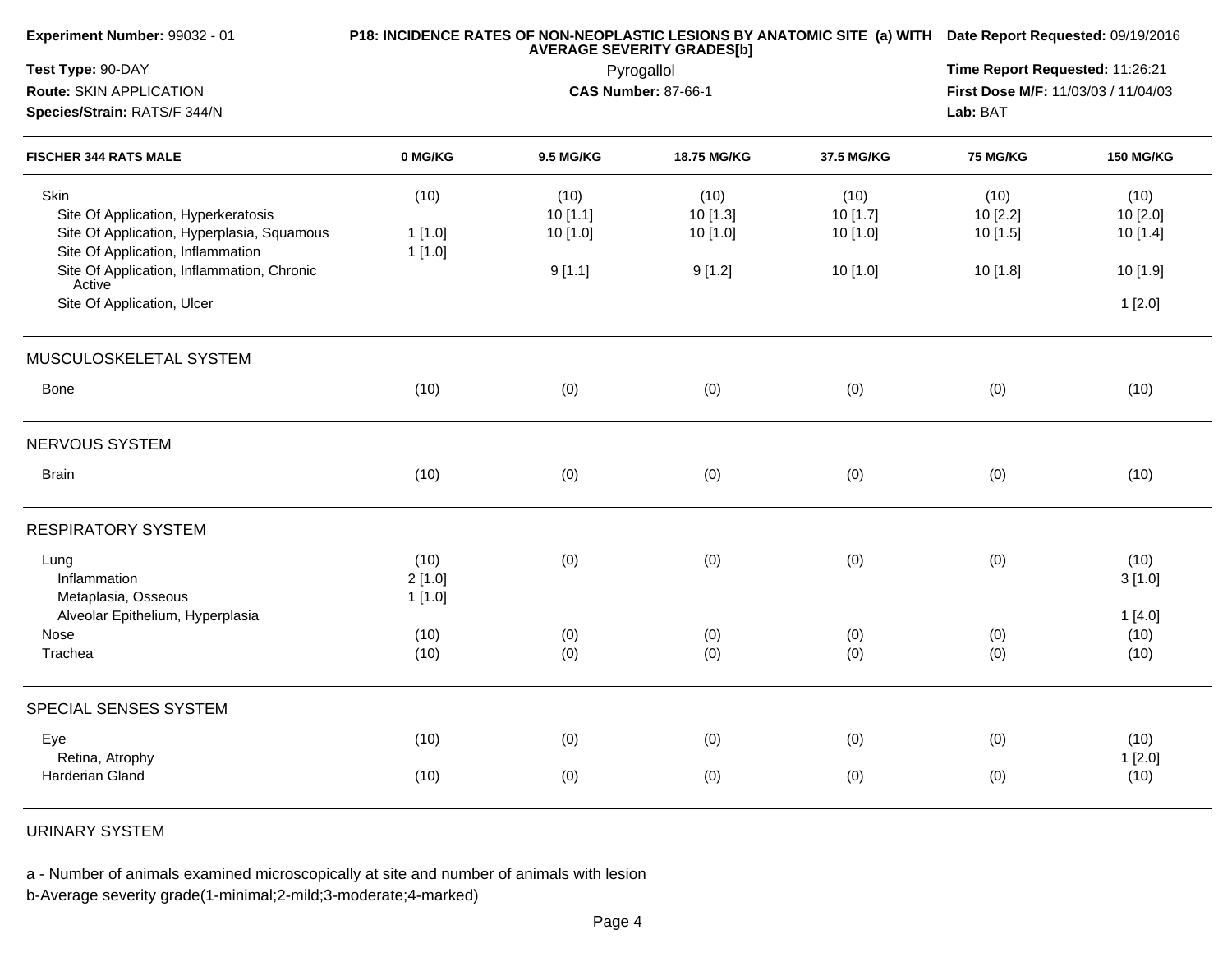| <b>Experiment Number: 99032 - 01</b><br>Test Type: 90-DAY |                |                                          | <b>AVERAGE SEVERITY GRADES[b]</b> | P18: INCIDENCE RATES OF NON-NEOPLASTIC LESIONS BY ANATOMIC SITE (a) WITH | Date Report Requested: 09/19/2016<br>Time Report Requested: 11:26:21 |                   |  |
|-----------------------------------------------------------|----------------|------------------------------------------|-----------------------------------|--------------------------------------------------------------------------|----------------------------------------------------------------------|-------------------|--|
| Route: SKIN APPLICATION<br>Species/Strain: RATS/F 344/N   |                | Pyrogallol<br><b>CAS Number: 87-66-1</b> |                                   |                                                                          |                                                                      |                   |  |
| <b>FISCHER 344 RATS MALE</b>                              | 0 MG/KG        | <b>9.5 MG/KG</b>                         | <b>18.75 MG/KG</b>                | 37.5 MG/KG                                                               | <b>75 MG/KG</b>                                                      | <b>150 MG/KG</b>  |  |
| Kidney<br>Mineralization                                  | (10)<br>3[1.0] | (0)                                      | (0)                               | (0)                                                                      | (0)                                                                  | (10)<br>$2$ [1.0] |  |
| Nephropathy<br><b>Urinary Bladder</b>                     | 7[1.0]<br>(10) | (0)                                      | (0)                               | (0)                                                                      | (0)                                                                  | 9[1.0]<br>(10)    |  |

\*\*\* END OF MALE \*\*\*

a - Number of animals examined microscopically at site and number of animals with lesionb-Average severity grade(1-minimal;2-mild;3-moderate;4-marked)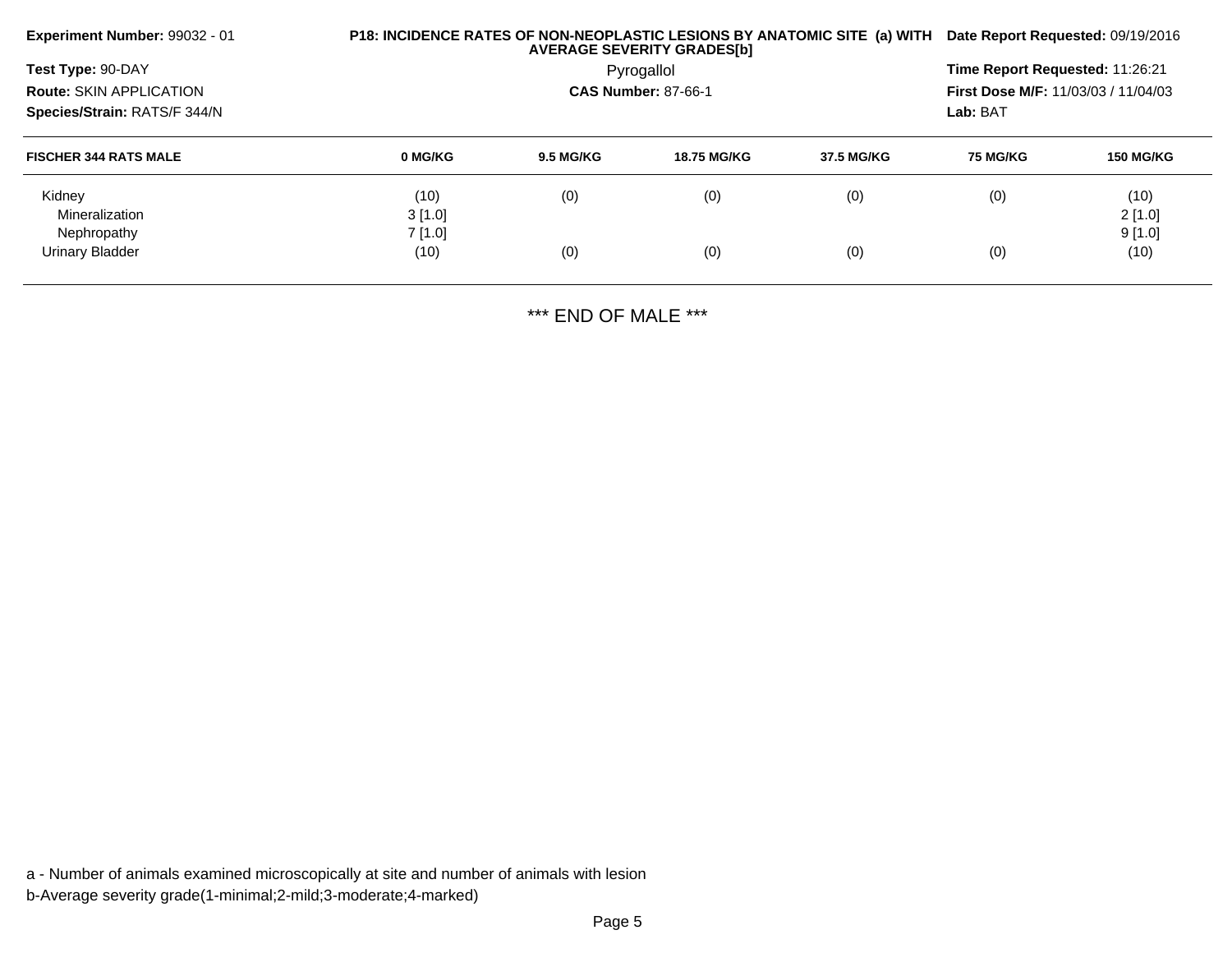| Experiment Number: 99032 - 01                            |         | <b>AVERAGE SEVERITY GRADES[b]</b> |                            |                                                                                                                                                                                                                                                                                                |                                 |        |  |  |  |
|----------------------------------------------------------|---------|-----------------------------------|----------------------------|------------------------------------------------------------------------------------------------------------------------------------------------------------------------------------------------------------------------------------------------------------------------------------------------|---------------------------------|--------|--|--|--|
| Test Type: 90-DAY                                        |         |                                   | Pyrogallol                 |                                                                                                                                                                                                                                                                                                | Time Report Requested: 11:26:21 |        |  |  |  |
| Route: SKIN APPLICATION                                  |         |                                   | <b>CAS Number: 87-66-1</b> |                                                                                                                                                                                                                                                                                                |                                 |        |  |  |  |
| Species/Strain: RATS/F 344/N                             |         |                                   |                            | P18: INCIDENCE RATES OF NON-NEOPLASTIC LESIONS BY ANATOMIC SITE (a) WITH Date Report Requested: 09/19/2016<br>First Dose M/F: 11/03/03 / 11/04/03<br>Lab: BAT<br>37.5 MG/KG<br><b>75 MG/KG</b><br><b>150 MG/KG</b><br>10<br>10<br>10<br>10<br>10<br>10<br>10<br>10<br>10<br>(0)<br>(10)<br>(0) |                                 |        |  |  |  |
|                                                          |         |                                   |                            |                                                                                                                                                                                                                                                                                                |                                 |        |  |  |  |
| <b>FISCHER 344 RATS FEMALE</b>                           | 0 MG/KG | 9.5 MG/KG                         | 18.75 MG/KG                |                                                                                                                                                                                                                                                                                                |                                 |        |  |  |  |
| <b>Disposition Summary</b>                               |         |                                   |                            |                                                                                                                                                                                                                                                                                                |                                 |        |  |  |  |
| <b>Animals Initially In Study</b><br><b>Early Deaths</b> | 10      | 10                                | 10                         |                                                                                                                                                                                                                                                                                                |                                 |        |  |  |  |
| <b>Moribund Sacrifice</b><br><b>Survivors</b>            | 1       |                                   |                            |                                                                                                                                                                                                                                                                                                |                                 |        |  |  |  |
| <b>Terminal Sacrifice</b>                                | 9       | 10                                | 10                         |                                                                                                                                                                                                                                                                                                |                                 |        |  |  |  |
| <b>Animals Examined Microscopically</b>                  | 10      | 10                                | 10                         |                                                                                                                                                                                                                                                                                                |                                 |        |  |  |  |
| <b>ALIMENTARY SYSTEM</b>                                 |         |                                   |                            |                                                                                                                                                                                                                                                                                                |                                 |        |  |  |  |
| Esophagus                                                | (10)    | (0)                               | (0)                        |                                                                                                                                                                                                                                                                                                |                                 |        |  |  |  |
| Intestine Large, Cecum                                   | (10)    | (0)                               | (0)                        | (0)                                                                                                                                                                                                                                                                                            | (0)                             | (10)   |  |  |  |
| Intestine Large, Colon                                   | (10)    | (0)                               | (0)                        | (0)                                                                                                                                                                                                                                                                                            | (0)                             | (10)   |  |  |  |
| Intestine Large, Rectum                                  | (10)    | (0)                               | (0)                        | (0)                                                                                                                                                                                                                                                                                            | (0)                             | (10)   |  |  |  |
| Intestine Small, Duodenum                                | (10)    | (0)                               | (0)                        | (0)                                                                                                                                                                                                                                                                                            | (0)                             | (10)   |  |  |  |
| Intestine Small, Ileum                                   | (10)    | (0)                               | (0)                        | (0)                                                                                                                                                                                                                                                                                            | (0)                             | (10)   |  |  |  |
| Intestine Small, Jejunum                                 | (10)    | (0)                               | (0)                        | (0)                                                                                                                                                                                                                                                                                            | (0)                             | (10)   |  |  |  |
| Liver                                                    | (10)    | (0)                               | (2)                        | (0)                                                                                                                                                                                                                                                                                            | (2)                             | (10)   |  |  |  |
| Hepatodiaphragmatic Nodule                               |         |                                   | 2[1.0]                     |                                                                                                                                                                                                                                                                                                | 2[1.0]                          | 1[1.0] |  |  |  |
| Infiltration Cellular, Mononuclear Cell                  | 7[1.0]  |                                   |                            |                                                                                                                                                                                                                                                                                                |                                 | 5[1.0] |  |  |  |
| Inflammation                                             | 2[1.5]  |                                   |                            |                                                                                                                                                                                                                                                                                                |                                 | 2[2.0] |  |  |  |
| Mesentery                                                | (0)     | (1)                               | (0)                        | (0)                                                                                                                                                                                                                                                                                            | (0)                             | (0)    |  |  |  |
| Inflammation, Chronic Active                             |         | 1[2.0]                            |                            |                                                                                                                                                                                                                                                                                                |                                 |        |  |  |  |
| Necrosis                                                 |         | 1[2.0]                            |                            |                                                                                                                                                                                                                                                                                                |                                 |        |  |  |  |
| Pancreas                                                 | (10)    | (0)                               | (0)                        | (0)                                                                                                                                                                                                                                                                                            | (0)                             | (10)   |  |  |  |
| Acinus, Atrophy                                          | 1[1.0]  |                                   |                            |                                                                                                                                                                                                                                                                                                |                                 |        |  |  |  |
| Salivary Glands                                          | (10)    | (0)                               | (0)                        | (0)                                                                                                                                                                                                                                                                                            | (0)                             | (10)   |  |  |  |
| Stomach, Forestomach                                     | (10)    | (0)                               | (0)                        | (0)                                                                                                                                                                                                                                                                                            | (0)                             | (10)   |  |  |  |
| Stomach, Glandular                                       | (10)    | (0)                               | (0)                        | (0)                                                                                                                                                                                                                                                                                            | (0)                             | (10)   |  |  |  |
|                                                          |         |                                   |                            |                                                                                                                                                                                                                                                                                                |                                 |        |  |  |  |
| <b>CARDIOVASCULAR SYSTEM</b>                             |         |                                   |                            |                                                                                                                                                                                                                                                                                                |                                 |        |  |  |  |
| <b>Blood Vessel</b>                                      | (10)    | (0)                               | (0)                        | (0)                                                                                                                                                                                                                                                                                            | (0)                             | (10)   |  |  |  |
| Heart                                                    | (10)    | (0)                               | (0)                        | (0)                                                                                                                                                                                                                                                                                            | (0)                             | (10)   |  |  |  |
|                                                          |         |                                   |                            |                                                                                                                                                                                                                                                                                                |                                 |        |  |  |  |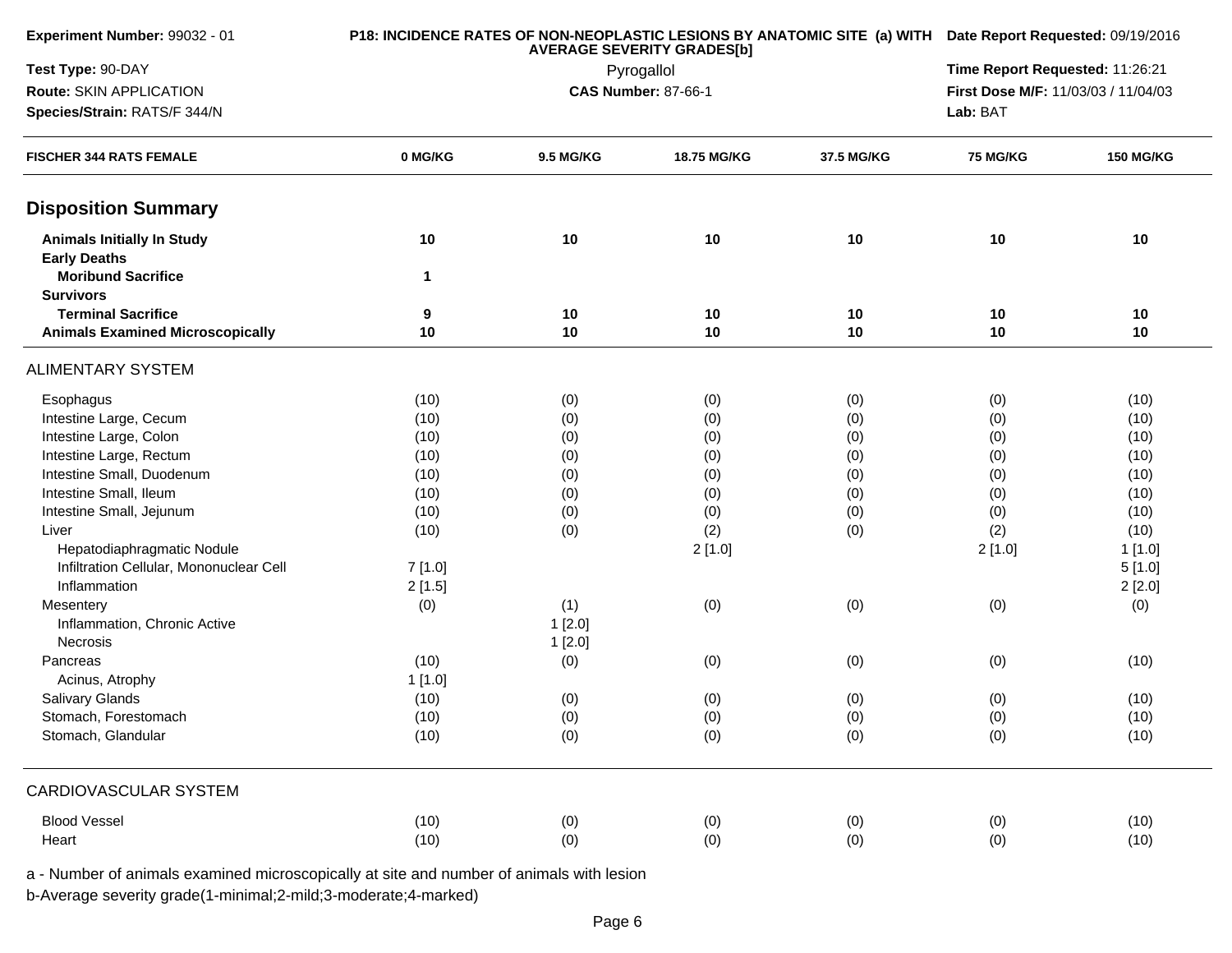| Experiment Number: 99032 - 01            |              | <b>AVERAGE SEVERITY GRADES[b]</b> | P18: INCIDENCE RATES OF NON-NEOPLASTIC LESIONS BY ANATOMIC SITE (a) WITH Date Report Requested: 09/19/2016 |                                     |                 |                  |
|------------------------------------------|--------------|-----------------------------------|------------------------------------------------------------------------------------------------------------|-------------------------------------|-----------------|------------------|
| Test Type: 90-DAY                        |              | Pyrogallol                        |                                                                                                            | Time Report Requested: 11:26:21     |                 |                  |
| Route: SKIN APPLICATION                  |              |                                   | <b>CAS Number: 87-66-1</b>                                                                                 | First Dose M/F: 11/03/03 / 11/04/03 |                 |                  |
| Species/Strain: RATS/F 344/N             |              |                                   |                                                                                                            |                                     |                 |                  |
| <b>FISCHER 344 RATS FEMALE</b>           | 0 MG/KG      | 9.5 MG/KG                         | 18.75 MG/KG                                                                                                | 37.5 MG/KG                          | <b>75 MG/KG</b> | <b>150 MG/KG</b> |
| Cardiomyopathy                           | 7[1.0]       |                                   |                                                                                                            |                                     |                 | 9[1.0]           |
| <b>ENDOCRINE SYSTEM</b>                  |              |                                   |                                                                                                            |                                     |                 |                  |
| <b>Adrenal Cortex</b>                    | (10)         | (0)                               | (0)                                                                                                        | (0)                                 | (0)             | (10)             |
| <b>Accessory Adrenal Cortical Nodule</b> |              |                                   |                                                                                                            |                                     |                 | 1[1.0]           |
| Adrenal Medulla                          | (10)         | (0)                               | (0)                                                                                                        | (0)                                 | (0)             | (10)             |
| Islets, Pancreatic                       | (10)         | (0)                               | (0)                                                                                                        | (0)                                 | (0)             | (10)             |
| Parathyroid Gland                        | (10)         | (0)                               | (0)                                                                                                        | (0)                                 | (0)             | (9)              |
| <b>Pituitary Gland</b>                   | (10)         | (0)                               | (0)                                                                                                        | (0)                                 | (0)             | (10)             |
| <b>Thyroid Gland</b>                     | (10)         | (0)                               | (0)                                                                                                        | (0)                                 | (0)             | (10)             |
| <b>GENERAL BODY SYSTEM</b>               |              |                                   |                                                                                                            |                                     |                 |                  |
| None                                     |              |                                   |                                                                                                            |                                     |                 |                  |
| <b>GENITAL SYSTEM</b>                    |              |                                   |                                                                                                            |                                     |                 |                  |
| <b>Clitoral Gland</b>                    | (10)         | (0)                               | (0)                                                                                                        | (0)                                 | (0)             | (9)              |
| Inflammation                             | 1[1.0]       |                                   |                                                                                                            |                                     |                 | 1[1.0]           |
| Ovary                                    | (10)         | (1)                               | (0)                                                                                                        | (0)                                 | (0)             | (10)             |
| Cyst                                     | $\mathbf{1}$ | 1[1.0]                            |                                                                                                            |                                     |                 |                  |
| <b>Uterus</b>                            | (10)         | (0)                               | (0)                                                                                                        | (0)                                 | (0)             | (10)             |
| <b>HEMATOPOIETIC SYSTEM</b>              |              |                                   |                                                                                                            |                                     |                 |                  |
| <b>Bone Marrow</b>                       | (10)         | (0)                               | (0)                                                                                                        | (0)                                 | (0)             | (10)             |
| Inflammation                             |              |                                   |                                                                                                            |                                     |                 | 1[2.0]           |
| Lymph Node, Mesenteric                   | (10)         |                                   | (0)                                                                                                        | (0)                                 | (0)             | (10)             |
|                                          | (10)         | (0)                               |                                                                                                            |                                     |                 |                  |
| Spleen<br>Thymus                         | (10)         | (0)                               | (0)                                                                                                        | (0)                                 | (0)             | (10)             |
|                                          |              | (0)                               | (0)                                                                                                        | (0)                                 | (0)             | (10)             |
|                                          |              |                                   |                                                                                                            |                                     |                 |                  |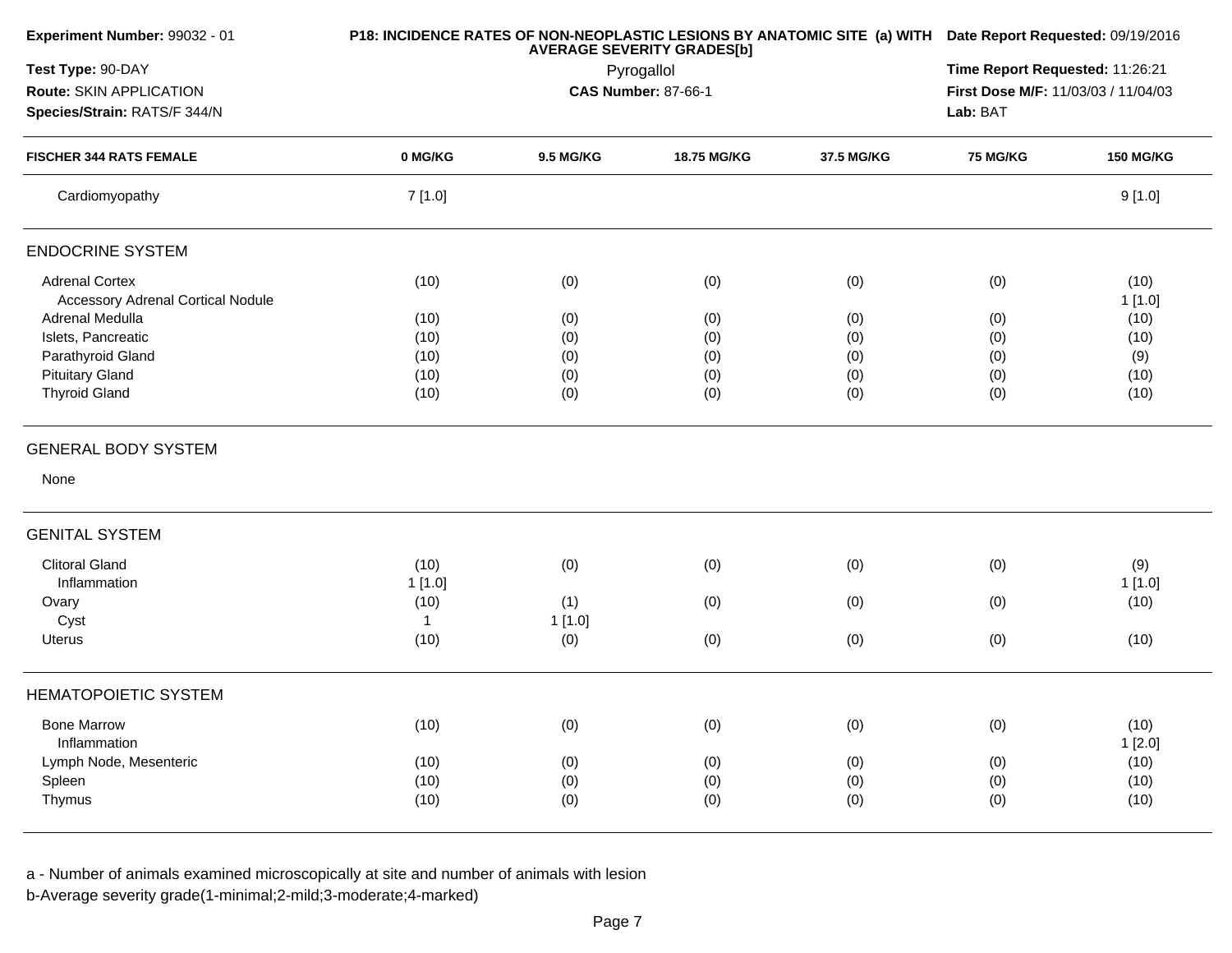| Experiment Number: 99032 - 01                                                                                                             |                          | <b>AVERAGE SEVERITY GRADES[b]</b> | P18: INCIDENCE RATES OF NON-NEOPLASTIC LESIONS BY ANATOMIC SITE (a) WITH Date Report Requested: 09/19/2016 |                                 |                                     |                                |
|-------------------------------------------------------------------------------------------------------------------------------------------|--------------------------|-----------------------------------|------------------------------------------------------------------------------------------------------------|---------------------------------|-------------------------------------|--------------------------------|
| Test Type: 90-DAY                                                                                                                         |                          | Pyrogallol                        |                                                                                                            | Time Report Requested: 11:26:21 |                                     |                                |
| Route: SKIN APPLICATION                                                                                                                   |                          |                                   | <b>CAS Number: 87-66-1</b>                                                                                 |                                 | First Dose M/F: 11/03/03 / 11/04/03 |                                |
| Species/Strain: RATS/F 344/N                                                                                                              |                          |                                   |                                                                                                            | Lab: BAT                        |                                     |                                |
| <b>FISCHER 344 RATS FEMALE</b>                                                                                                            | 0 MG/KG                  | <b>9.5 MG/KG</b>                  | 18.75 MG/KG                                                                                                | 37.5 MG/KG                      | <b>75 MG/KG</b>                     | <b>150 MG/KG</b>               |
| <b>INTEGUMENTARY SYSTEM</b>                                                                                                               |                          |                                   |                                                                                                            |                                 |                                     |                                |
| Mammary Gland<br>Skin<br>Control Dermis, Inflammation                                                                                     | (10)<br>(10)             | (0)<br>(10)<br>1[1.0]             | (0)<br>(10)                                                                                                | (0)<br>(10)                     | (0)<br>(10)                         | (10)<br>(10)                   |
| Site Of Application, Hyperkeratosis<br>Site Of Application, Hyperplasia, Squamous<br>Site Of Application, Inflammation, Chronic<br>Active |                          | 10 [1.0]<br>10 [1.0]<br>8[1.0]    | 10 [1.4]<br>10[1.0]<br>10 [1.5]                                                                            | 10 [1.4]<br>10 [1.0]<br>9[1.8]  | 10 [1.9]<br>10 [1.3]<br>10 [2.0]    | 10[2.1]<br>10[1.1]<br>10 [1.8] |
| MUSCULOSKELETAL SYSTEM                                                                                                                    |                          |                                   |                                                                                                            |                                 |                                     |                                |
| <b>Bone</b>                                                                                                                               | (10)                     | (0)                               | (0)                                                                                                        | (0)                             | (0)                                 | (10)                           |
| NERVOUS SYSTEM                                                                                                                            |                          |                                   |                                                                                                            |                                 |                                     |                                |
| <b>Brain</b>                                                                                                                              | (10)                     | (0)                               | (0)                                                                                                        | (0)                             | (0)                                 | (10)                           |
| <b>RESPIRATORY SYSTEM</b>                                                                                                                 |                          |                                   |                                                                                                            |                                 |                                     |                                |
| Lung<br>Inflammation<br>Alveolar Epithelium, Hyperplasia                                                                                  | (10)<br>2[1.0]<br>2[2.0] | (0)                               | (0)                                                                                                        | (0)                             | (0)                                 | (10)<br>2[1.5]                 |
| Alveolus, Infiltration Cellular, Histiocyte<br>Nose                                                                                       | (10)                     | (0)                               | (0)                                                                                                        | (0)                             | (0)                                 | 2[1.0]<br>(10)                 |
| Trachea                                                                                                                                   | (10)                     | (0)                               | (0)                                                                                                        | (0)                             | (0)                                 | (10)                           |
| SPECIAL SENSES SYSTEM                                                                                                                     |                          |                                   |                                                                                                            |                                 |                                     |                                |
| Eye<br>Harderian Gland<br>Inflammation                                                                                                    | (10)<br>(10)             | (0)<br>(0)                        | (0)<br>(0)                                                                                                 | (0)<br>(0)                      | (0)<br>(0)                          | (10)<br>(10)<br>1[1.0]         |